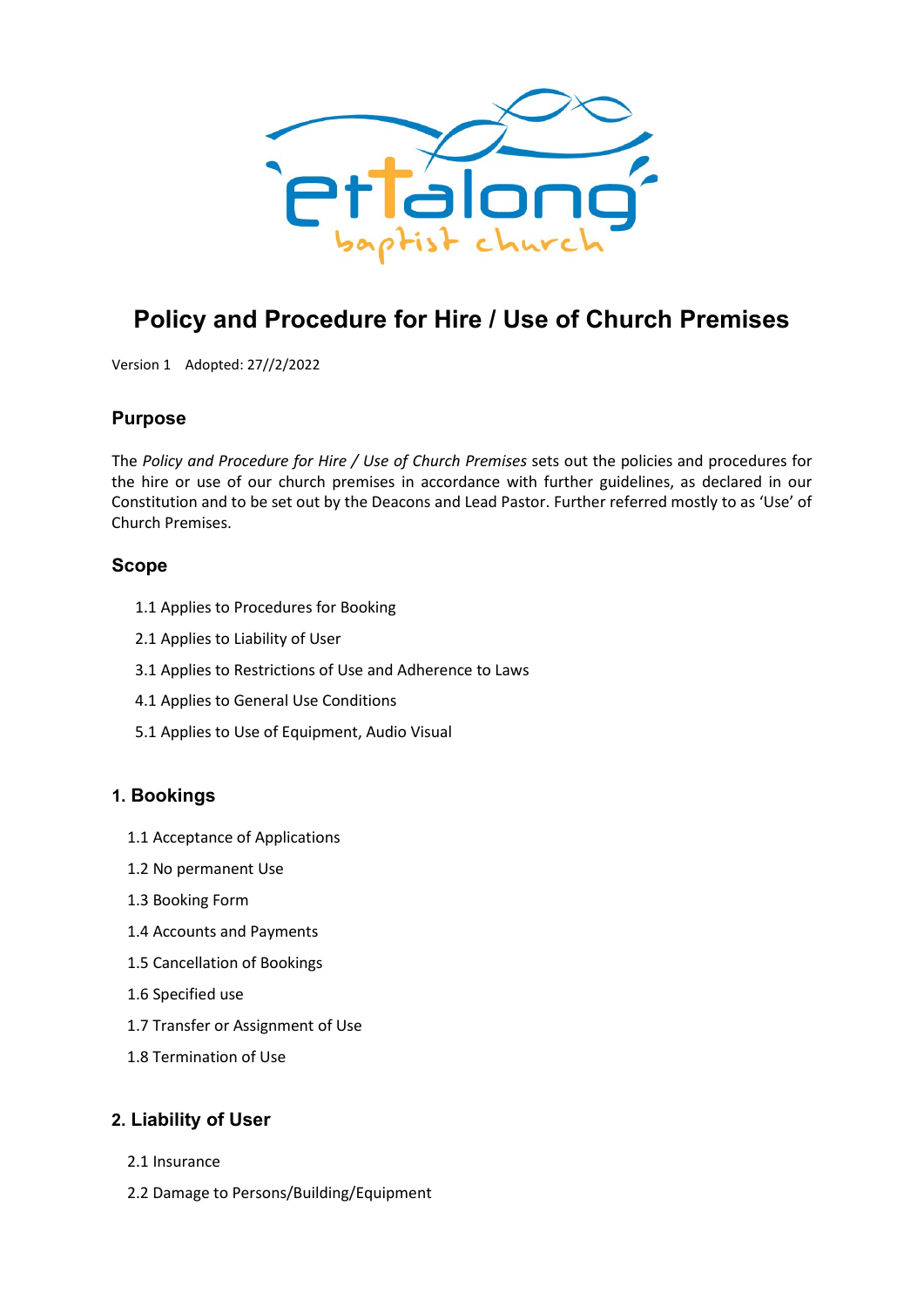# **3. Restrictions of Use and Adherence to Laws**

- 3.1 The User
- 3.2 Observance of Laws
- 3.3 Alcohol
- 3.4 Smoking, Illicit Substances and Gambling
- 3.5 Advertisements
- 3.6 Noise
- 3.7 Fire & Health Regulations
- 3.8 Working with Children

# **4. General Hiring Conditions**

- 4.1 Definition of User
- 4.2 Facility Access
- 4.3 Housekeeping Rules
- 4.4 Behaviour
- 4.5 Auditorium
- 4.6 Use of Kitchen Facilities
- 4.7 Equipment
- 4.8 Non-exclusive use of premises

# **5. Equipment / Audio Visual**

# **6. Appendix**

# **7. Agreement to Terms and Conditions**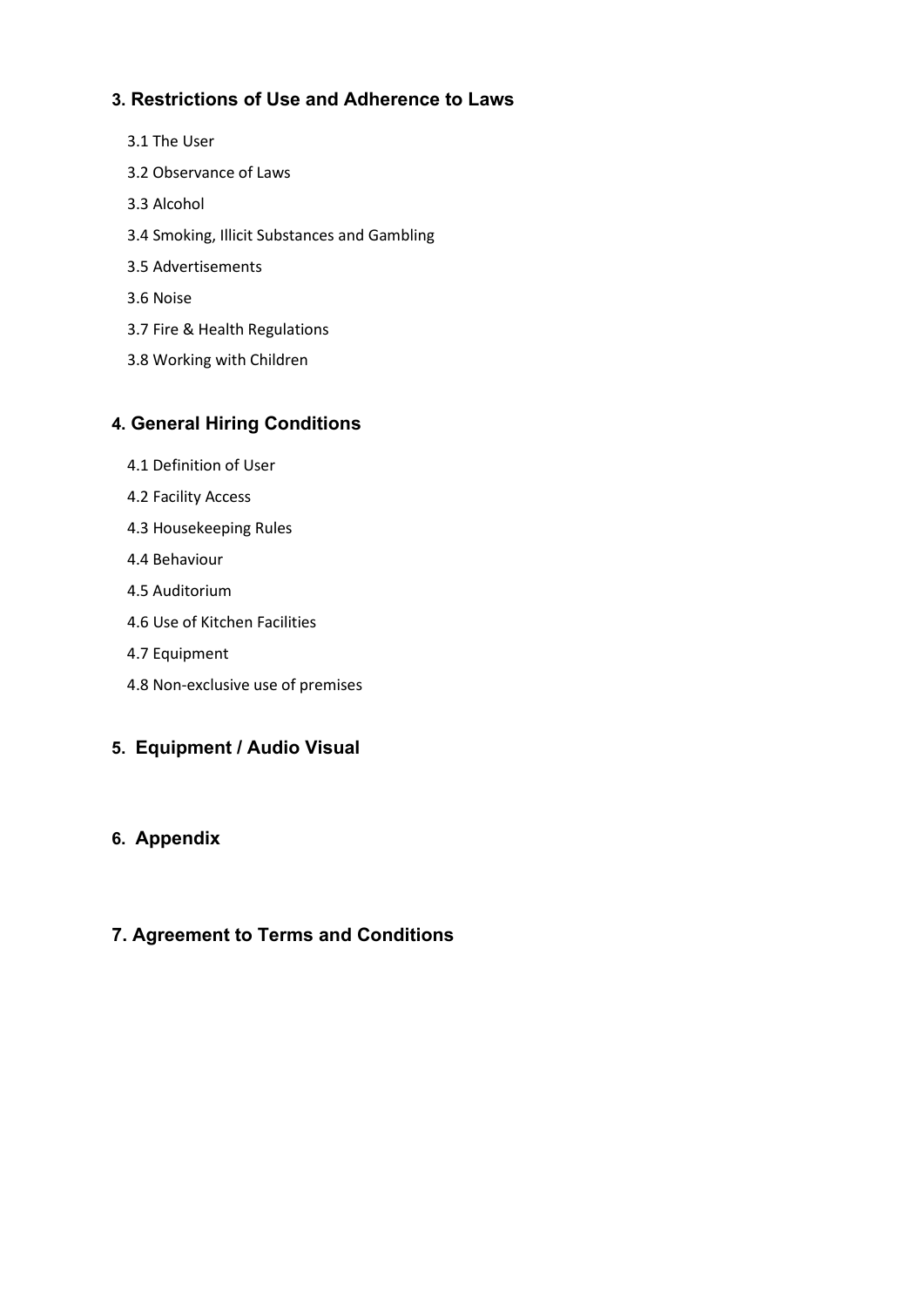### **1. Bookings**

#### **1.1 Acceptance of Applications**

It is mandatory that all Users and associated activities are consistent with the Baptist faith, ethos and values and comply with the policies and procedures of the Ettalong Baptist Church (EBC). If there is any breach of this overriding condition, the use will be terminated without notice. Acceptance of applications for use of EBC facilities is entirely at the discretion of the Diaconate.

#### **1.2 No Permanent Use**

Casual or regular use of facilities does not provide any lasting rights of possession or other tenure over the facility to the User. No bookings are permanent. This means that all bookings must have a final date for the use. All regular use will be for a maximum period of 12 months and will be subject to review prior to any renewal.

#### **1.3 Booking Form**

All bookings must be made on the EBC Facilities Hire / Use Application Form, available online or from the EBC Administration Deacon.

#### **1.4 Accounts and Payments**

At the time this policy was written EBC does not charge a fee for the use of its facilities, although donations for the use of our facilities are gladly accepted.

#### **1.5 Cancellation of Bookings**

If the User is unable to proceed with the booking, the following condition apply:

• All cancellations must be made in writing to the Administration Deacon, 24 hours prior to the booking date

#### **1.6 Specified Use**

The User must only use the facilities for the use and purpose specified on the EBC Facilities Hire / Use Application Form and between the specified times only. Any use beyond those times will require the permission of EBC.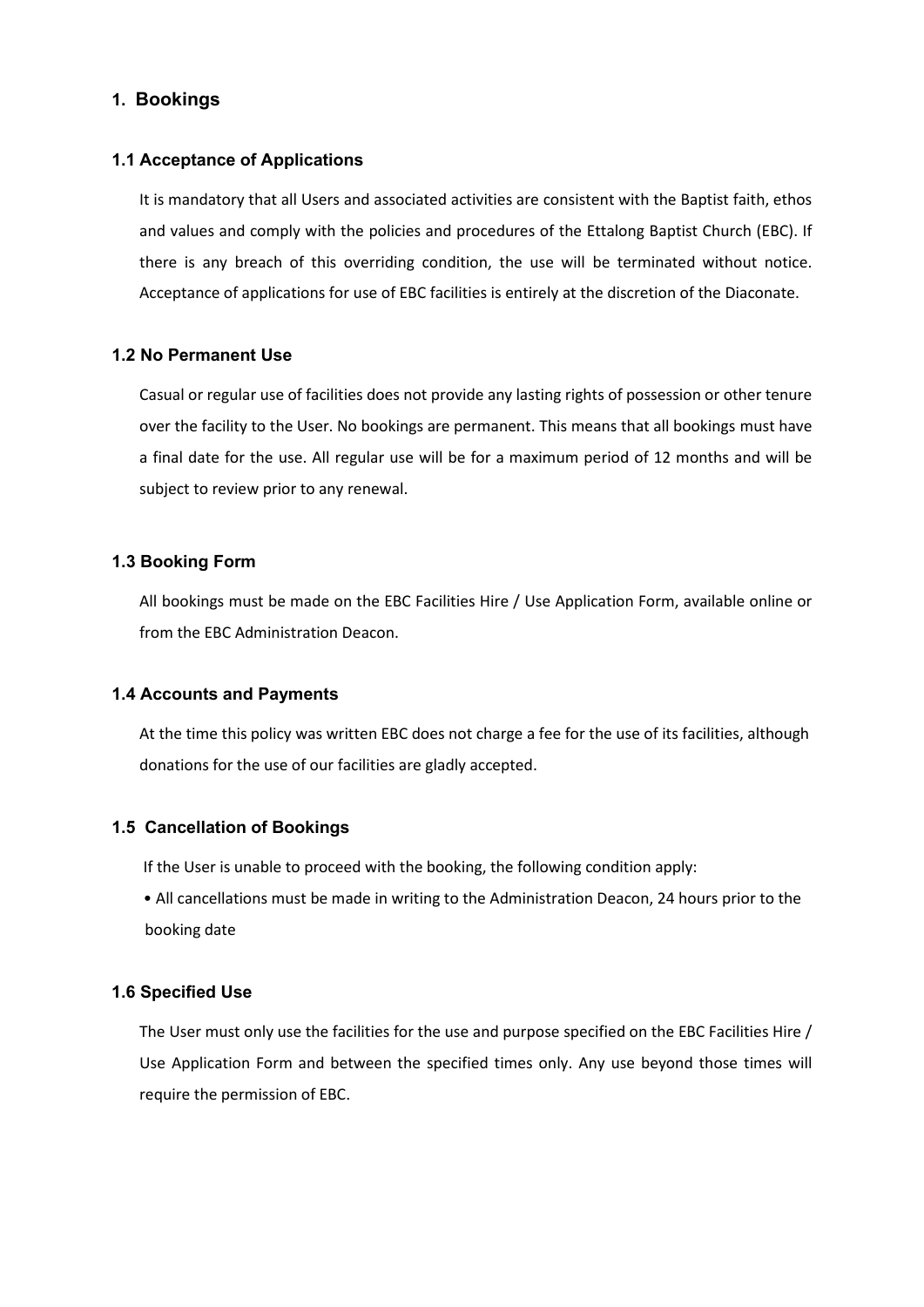#### **1.7 Transfer or Assignment of use**

No hiring shall be assigned to another person or organisation or be transferred to another date or time without the written consent of EBC. Nothing contained within these conditions shall confer on a User the right to exclusive possession or right to sub-let the facility in any manner.

#### **1.8 Termination of Use**

Should EBC wish to terminate regular use of facilities for a reason other than breach of these 'Conditions of Use', one months' notice will be given to the User.

# **2. Liability of User**

#### **2.1 Insurance**

- 1. Where a User is a person hiring the facilities for Private Functions, Anniversaries, Birthdays, Weddings and similar private events, cover for Legal Liability to pay compensation in respect of Personal Injury and Property Damage that occurs in connection with the using of facilities or various other property belonging to or owned or leased by EBC may be provided under the EBC insurance policy. It is the User's responsibility to obtain prior written approval and confirmation from EBC of any such EBC public liability cover and the extent of that cover.
- 2. If a third-party Hirer / User wishes to hire / use any part of the EBC facilities other than for a private family function, e.g., business, dance group, soccer club, school, etc, they are required to provide a copy of their Public Liability Insurance certificate of currency to Ettalong Baptist Church at least 14 days prior to hire / use. Their Public Liability Insurance Policy must be current and indemnify them to a minimum of \$20,000,000 for any single or regular use, event or meeting and for all activities associated with the hire /use. Failure to comply will result in immediate cancellation of the booking and the User will incur the full venue hire cost as the cancellation fee.
- 3. Users are responsible for workers' compensation or similar insurance over their employees or voluntary workers and for all insurance coverage on goods and services they cause to be brought into the complex. No responsibility will be borne by Ettalong Baptist Church for any goods and services owned or organised by any User.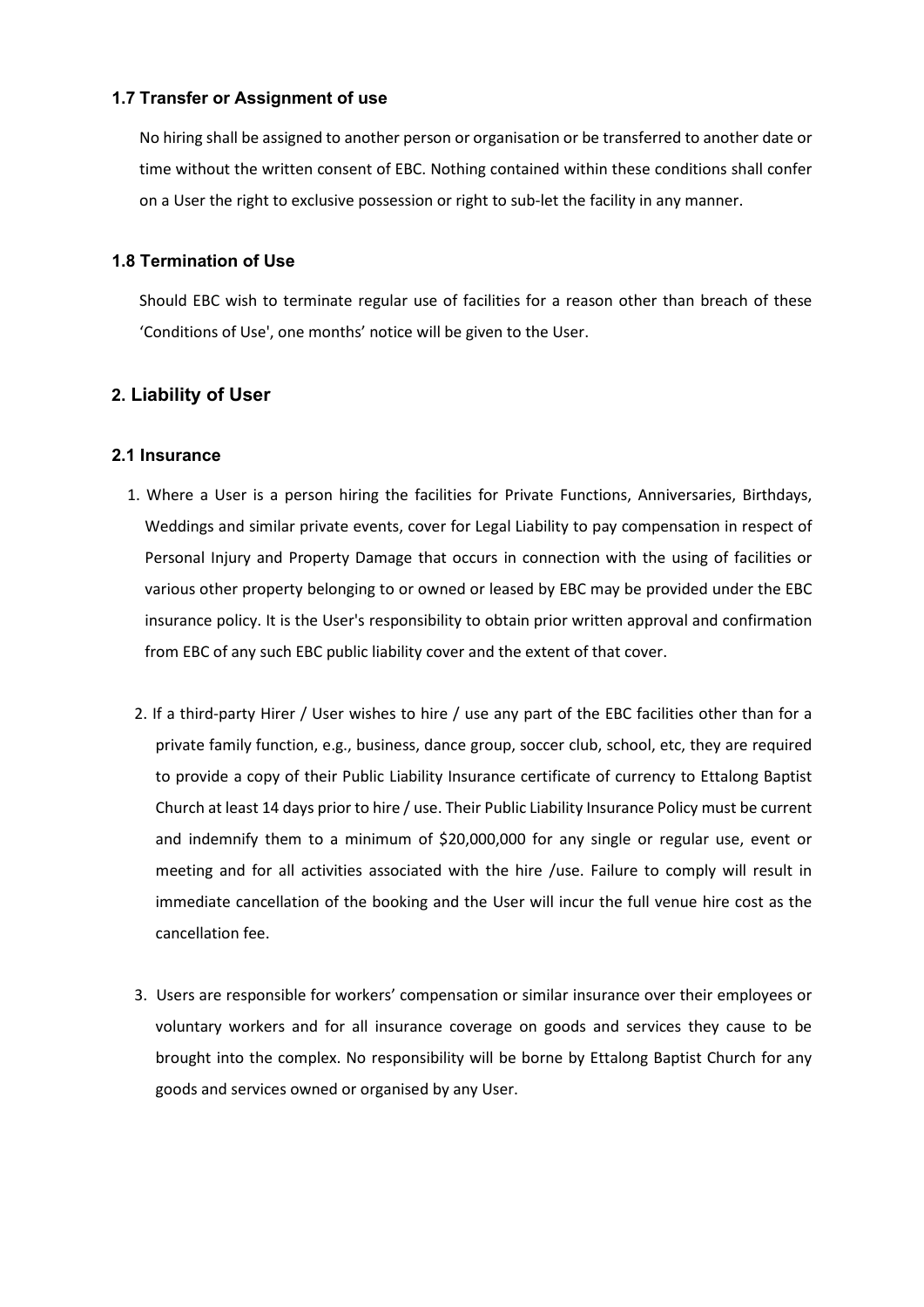### **2.2 Damage to Premises/Building/Equipment**

- 1. No floors, walls, ceilings or any parts of the building may be broken or pierced by nails screws or other means, except by approval of EBC Diaconate. Nothing may be taped, glued or affixed to walls, ceilings, floors or any part of the building.
- 2. No scenery fittings, decorations, posters, advertisements, flags, logos, shields or emblems shall be erected or fixed, hung or displayed in or around the building without prior consent from the EBC Diaconate.
- 3. Any damage to the premises caused by negligence or failure to comply with the 'Conditions of Use' including incorrect fastening of decorations will be the responsibility of the User for which a charge will be payable.
- 4. Any damage caused by the User to any site equipment, furniture or furnishings including spills and stains to or on floor coverings or walls will be charged to the User following the event. The User will be informed of the damage in writing and invoiced accordingly for rectification or replacement in full.

# **3. Restrictions and Adherence to Laws**

#### **3.1 The User**

The User must be over 21 years of age.

### **3.2 Observance of Laws**

 The User shall comply with all Acts and Statutory Rules, Provisions and Regulation and Bylaws of the Commonwealth of Australia, the State of NSW and the Central Coast Council and shall be liable for any breach of such.

### **3.3 Consumption of Alcohol**

Consumption or sale of alcohol is not permitted anywhere on the premises.

### **3.4 Smoking, Illicit Substances and Gambling**

 EBC is a no smoking venue - Smoking of any description is prohibited anywhere on the premises, inside and outside the facilities. Consumption of illicit substances is prohibited anywhere on the premises. Gambling activities are not permitted on the premises.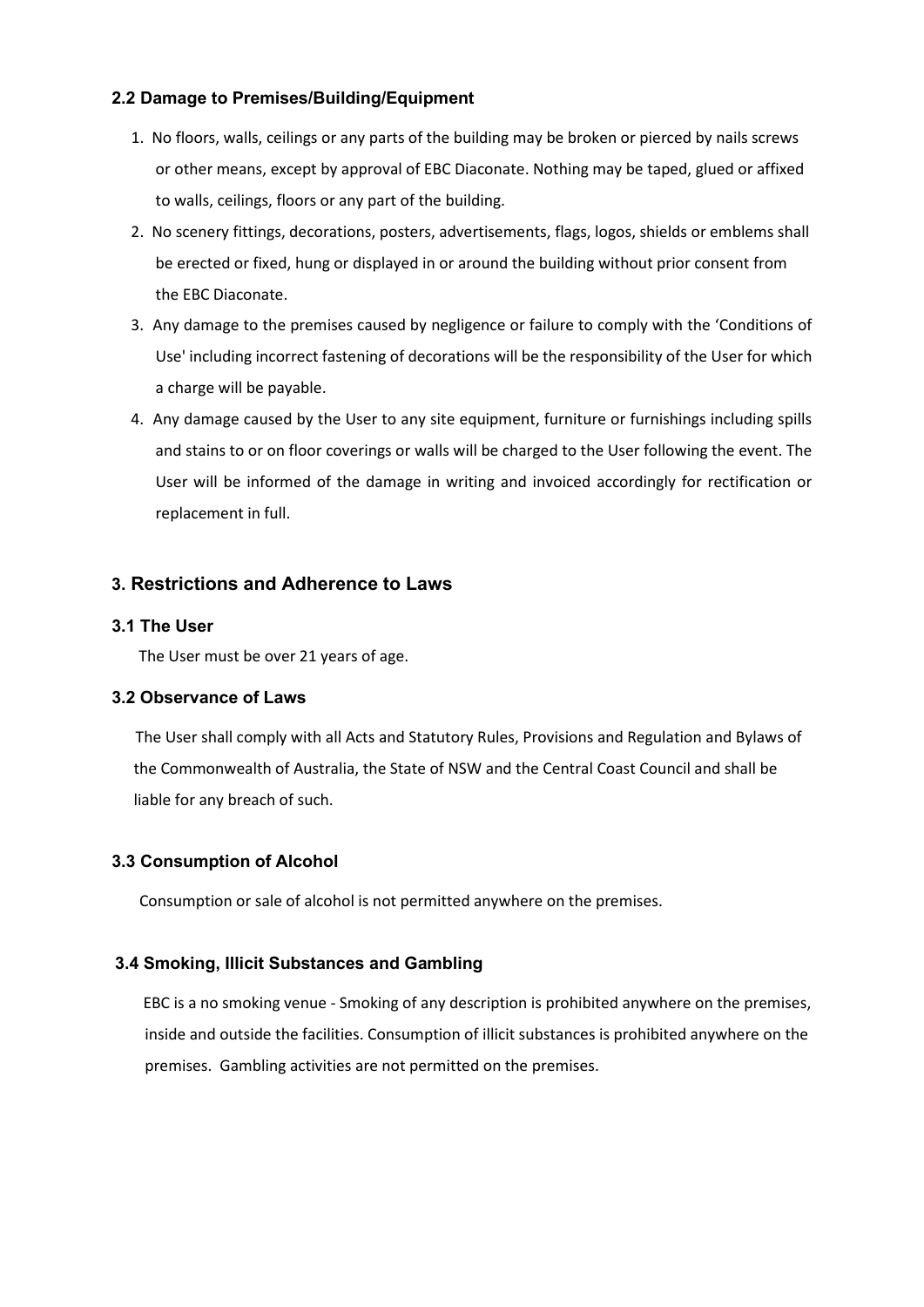### **3.5 Advertisements**

- 1. No advertising may be made in relation to the hiring/use of the facilities without approval from EBC Diaconate and the advertisement is not to imply that EBC is associated with the event other than providing the facility.
- 2. Without express permission, no advertisement, poster, handbill or other form of announcement or statement may be placed on, attached to or written on any structure or natural feature of EBC such as doors, windows, walls, footpaths or roads, posts, or other fixtures or fittings, or posted in the newsletter or on our webpage.

#### **3.6 Noise**

- 1. The User shall not permit the level of noise from any activity to exceed the level recommended by the NSW Environment Protection Authority (EPA) – Noise and the National Health and Medical Research Council of Australia. The User must respect the reasonable needs of EBC activities and other Users on the premises at the same time.
- 2. The Administration Deacon reserves the right to require the noise levels to be lowered. The hire may be terminated immediately by the Administration Deacon should instructions not be complied with.
- 3. Should a noise infringement notice be issued involving the time of use, it will be forwarded to the User and it will be their responsibility to ensure that any fine is paid.

### **3.7 Fire and Health Regulations**

- 1. The User shall comply with all requirements of the *Fire and Rescue NSW Act 1989*, *Public Health Act 2010* (NSW), the NSW Public Health Orders and Restrictions - COVID-19 (Coronavirus), NSW Planning Industry and Environment Policies and Legislation and the Local Government Laws and Regulations with regard to public buildings.
- 2. The User should note all fire exits, fire extinguishers and emergency procedures as displayed within the facility.
- 3. The User is responsible for the prevention of overcrowding. The aisles, stairways, passageways and exit doors are to remain free from obstruction at all times. Fire extinguishers are not to be relocated or covered.
- 4. The User is responsible for removing anyone not complying with such Acts, Laws and Regulations and shall be liable for any breach relating to them.
- 5. The User will be provided with the EBC Evacuation Plan and the User must ensure that all employees and volunteers are familiar with the plan.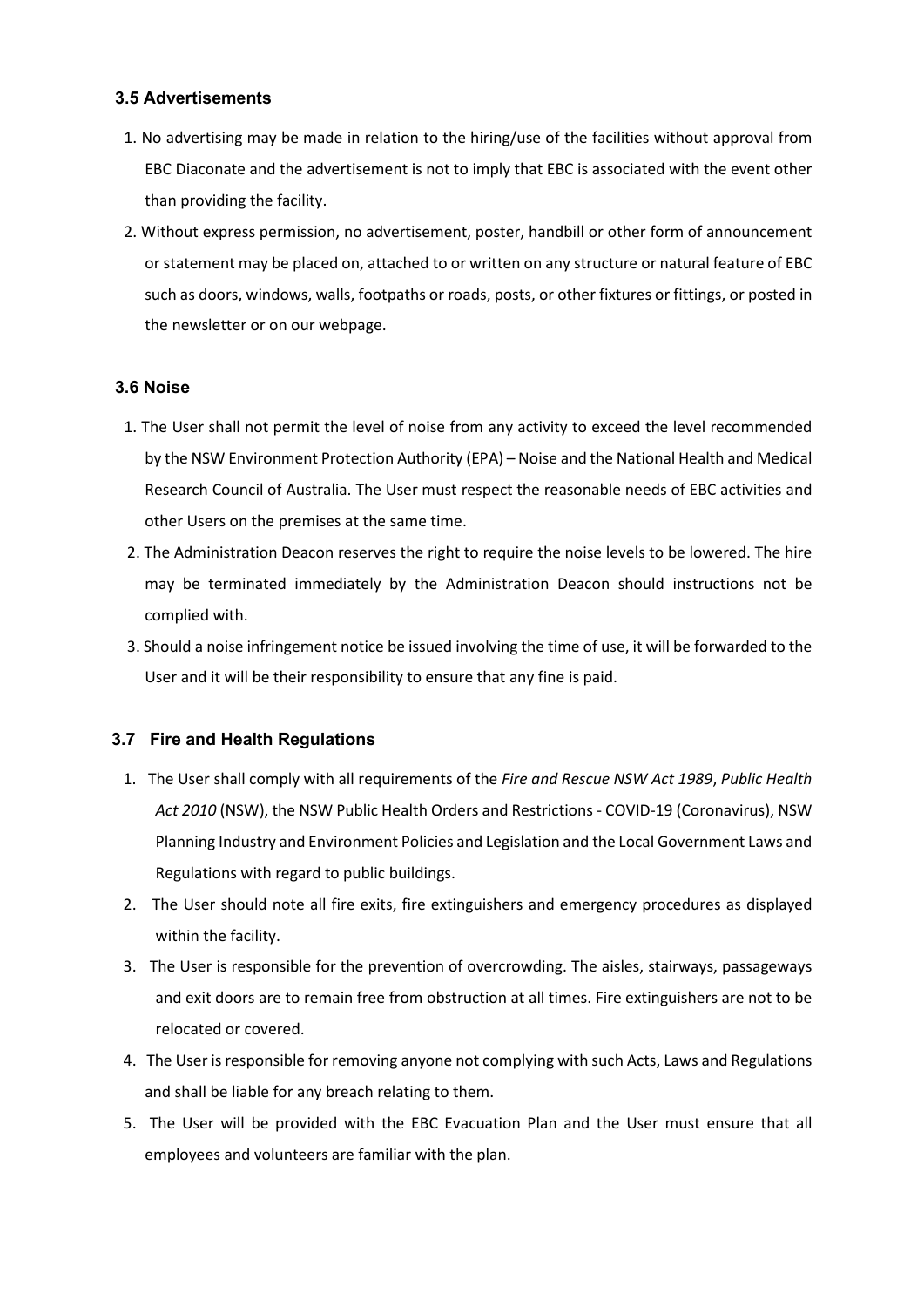#### **3.8 Working with Children**

 Where the User (see definition in 4.1 below) engages in child-related activities, the User must comply with all obligations stated in the *Child Protection (Working with Children) Act 2012* and provide evidence to EBC at least 14 days before the date of use that all persons associated with the User who are working with children on the premises have passed the Working with Children Check.

# **4. General use Conditions**

#### **4.1 Definition of Hirer / User**

 The Hirer / User means the Hirer / User specified in the EBC Standard Hire / Use Agreement: Facilities Hire / Use Application Form.

#### **4.2 Facility Access**

- 1. Access to the premises for any person or item associated with the use (members, guests, entertainers, catering staff, etc.) will not be permitted except during the days and times specified on the Booking Agreement.
- 2. All personnel and items associated with the use must be cleared from the premises at the agreed time. Extension of hiring / use time at short notice is at the discretion of EBC Pastors, Deacons or Elders on duty at the time.
- 3. No access is available to halls, rooms and facilities outside of the agreed facilities.

#### **4.3 Housekeeping Rules**

- 1. All users are responsible for setting up and packing up the area in which they hold their functions, events, meetings or activities. Time should be included by the User within the use period for setting up and packing up. This includes putting away all chairs and tables where applicable and restoring the area to its original layout as per the Diagram of Area setup displayed.
- 2. The User is responsible for leaving the premises in a clean and tidy condition. All rubbish, refuse and waste must be placed in the designated bins provided. Any excess rubbish, refuse and waste must be removed from the site and disposed of by the User in a responsible manner.
- 3. Floors must be left clean. Any cost incurred by EBC in cleaning the premises shall be recoverable and charged to the User. The User will be notified prior to undertaking the work.
- 4. The User must ensure that all lights and electrical appliances, including heating and cooling are not used unnecessarily and are switched off before vacating the premises.
- 5. The User must ensure that all doors, windows and points of entry are properly secured and locked when vacating the premises.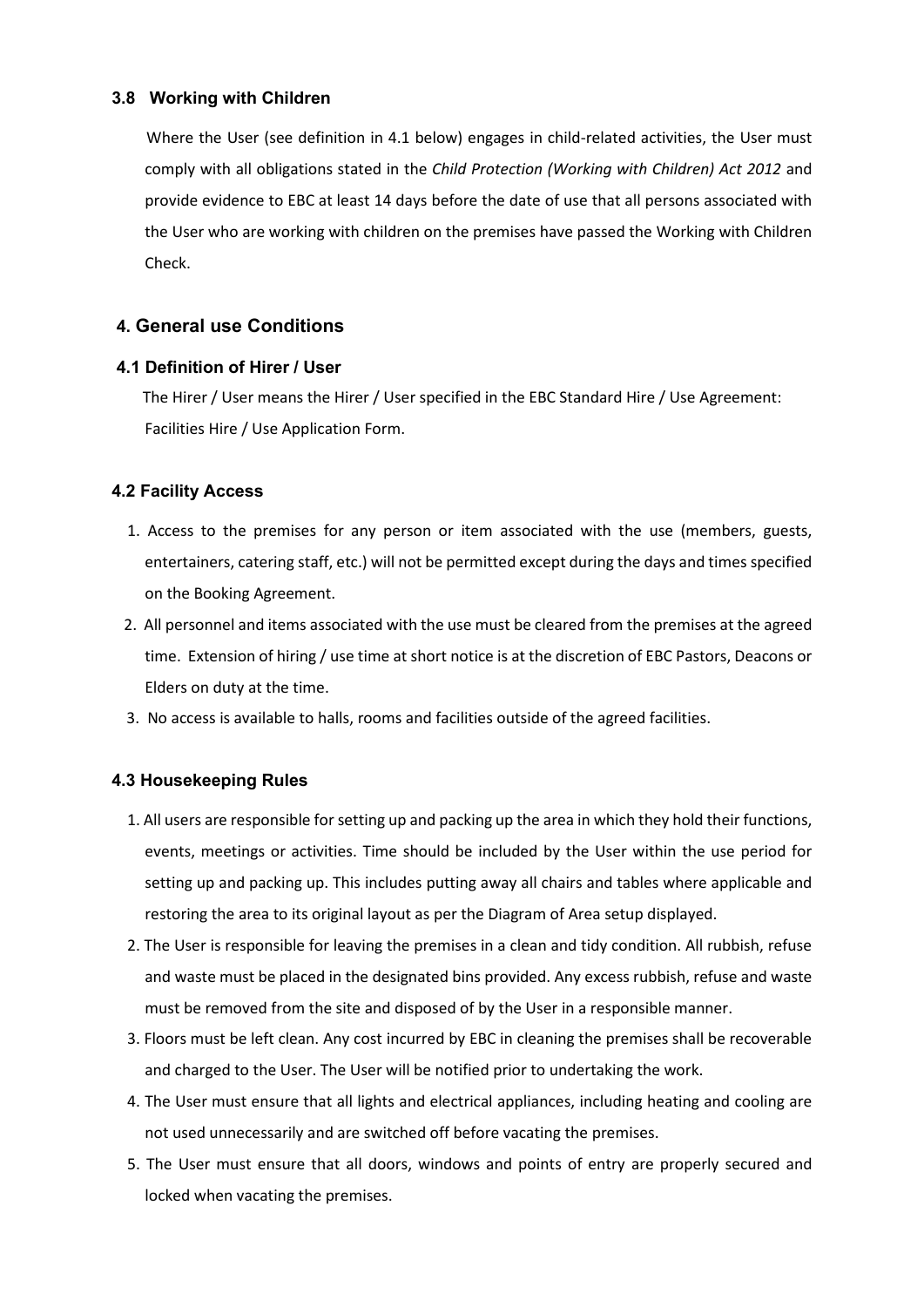#### **4.4 Behaviour**

- 1. It is the responsibility of the User to ensure that the behaviour of all persons attending the premises, and when arriving and departing the venue, does not cause disturbance or distress to others. In conjunction with the EBC Administration Deacon, the User may require a guest or trespasser to leave EBC. Should the Administration Deacon need to obtain Police assistance in this regard, the User shall meet any costs incurred by damage.
- 2. Children attending appointments / functions must be well supervised to avoid damage or injury and to ensure the amenity of others.

#### **4.5 Auditorium**

- 1. EBC Auditorium must be treated with care and respect at all times.
- 2. The EBC piano must not be moved off the platform. Authorised movement of any musical instruments may only be undertaken under the supervision of the EBC Administration Deacon or his or her delegate.

#### **4.6 Use of Kitchen Facilities**

- 1. EBC Kitchen Facilities may be available to the User for the preparation of food and drink in accordance with current NSW Acts, Laws and Regulations on food hygiene and safety. The User shall be liable for any breach relating to such Acts, Laws and Regulations.
- 2. Cooking of food by the User is not permitted in the kitchen. Open flame cooking, and/or the utilisation of ancillary cooking appliances is specifically prohibited. Only heating of pre-cooked food is permitted.
- 3. Only limited crockery, cutlery and glassware is available for use, on request. If used, crockery must be thoroughly washed and stored in the kitchen area. The User shall pay for any breakages.
- 4. The User is responsible for ensuring that the kitchen is kept in a clean and serviceable condition. Kitchen appliances are to be cleaned, food particles removed, benches wiped and floors swept and mopped. All rubbish, refuse and waste is to be removed. A cleaning fee will be charged if the kitchen is not left in a clean and tidy condition.
- 5. The User must ensure that all oil and fat is contained and disposed of responsibly.
- 6. Any damages or unserviceable appliances are to be reported to the Administration Deacon immediately.
- 7. The use of BBQs or Patio Heaters inside the building is strictly forbidden.
- 8. The use of portable cooking appliances connected to gas bottles is strictly forbidden within the EBC building.